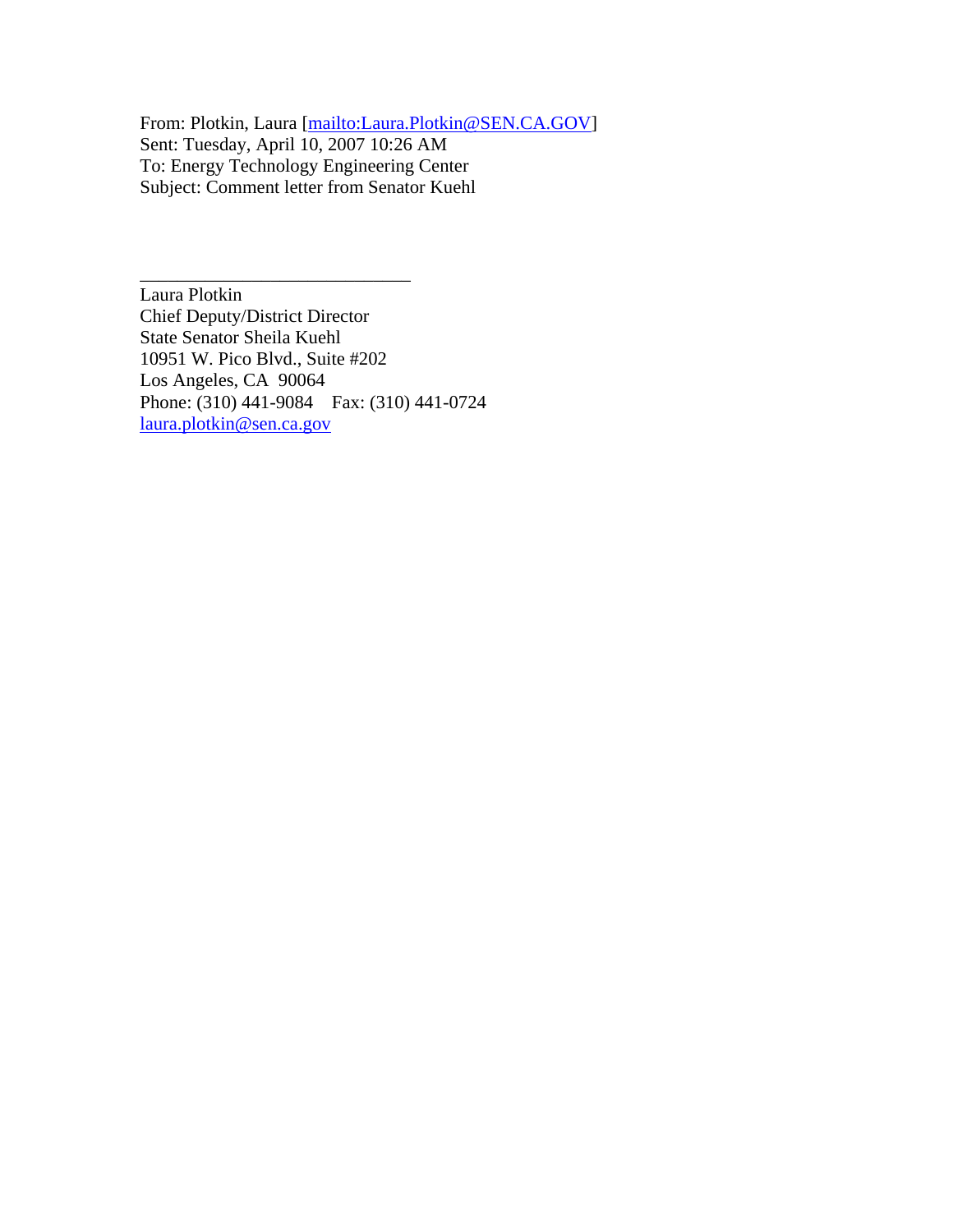CAPITOL OFFICE<br>STATE CAPITOL ROOM SIGH<br>SACRAMENTO, CA 95814 TEL (916) 651-4022 FEATHERS 324-4823

DISTRICT OFFICES<br>10951 WEST PICO BLVD, SUITE 202<br>LOS ANGELES, CA (90064<br>TIL (310) 441-9004 FAK (310) 441-0724

300 WEST THIRD ST. 4TH FLOOR<br>OXNARD, CA 93030<br>TEL (805) 486-3776 FAX 805/486-6865

California State Senate

COMMITTEEN

AGRICULTURE

JUDICIARY

**APPROPRIATIONS** 

**SELECT COMMITTEES** 

CHAIR SCHOOL SAFETY

JOINT COMMITTEE ON RULES

IN CALIFORNIA

JOINT COMMITTEE:

ENVIRONMENTAL QUALITY

LABOR & INDUSTRIAL RELATIONS NATURAL RESOURCES & WATER

CHAIR, HEALTH INSURANCE CRISIS

**SENATOR SHEILA JAMES KUEHL TWENTY-THIRD SENATE DISTRICT** 

CHAIR SENATE COMMITTEE ON HEALTH



April 9, 2007

US Department of Energy c/o The Boeing Company 5800 Woolsey Canyon Road Canoga Park, CA 91304-1148

By email to: etec@doeal.gov

## **Comments on Building 4024 EE/CA**

To the Department of Energy:

Thank you for the opportunity to comment on the Building 4024 Decommissioning and Decontamination Engineering Evaluation/Cost Analysis. I am pleased that DOE has finally conceded that it must comply with the 1995 Joint DOE-EPA Policy on decommissioning DOE sites consistent with CERCLA. I am, however, very troubled to see that the Building 4024 EE/CA does not, in fact, in any way comply with that concession, and that DOE is making it clear it does not intend to clean up the full site consistent with CERCLA and the 1995 Policy.

My primary concerns about the EE/CA are as follows:

1. The contaminant "levels of concern" are based on an erroneous prospective land use and are, therefore, approximately 100 times less than they should be. The site is zoned RA-5. This level of use is found at the boundaries of the site. DOE, however, is assuming a different land use, one that would allow radically higher concentrations of radionuclides to be left behind. This contravenes CERCLA guidance, which indicates that, in the event that multiple land uses may be feasible, DOE must adopt the land use assumption that would lead to the greatest level of cleanup. DOE has not complied.

2. The "project objectives" are also approximately one hundred times too lax. CERCLA requires getting as close to a 10-6 risk as is feasible. The EE/CA, however, declares its objective to be anywhere in the range of risk, between  $10^{-4}$  and  $10^{-6}$ .

The issues set forth above, taken together, mean that DOE is contemplating leaving behind contaminants up to 10,000 times higher in concentration than CERCLA guidance and public health concerns would allow. This is completely unacceptable.

Representing the cities of Agouta Hills, Beverly Hills, Calabasas, Hidden Hills, Malibu, Danard, Port Hueneme, Santa Monica. West Hollywood and Westlake Village and the communities of Bel Air, Brentwood, Canoga Park, Encino, Hollywood, Mt. Olympus, Port Hueneme, Pacific Palisades, Sherman Oaks, Studio City, Tarzana, Topanga, West Los Angeles, West Hills, Westwood and Woodland Hills.

 $-120-$